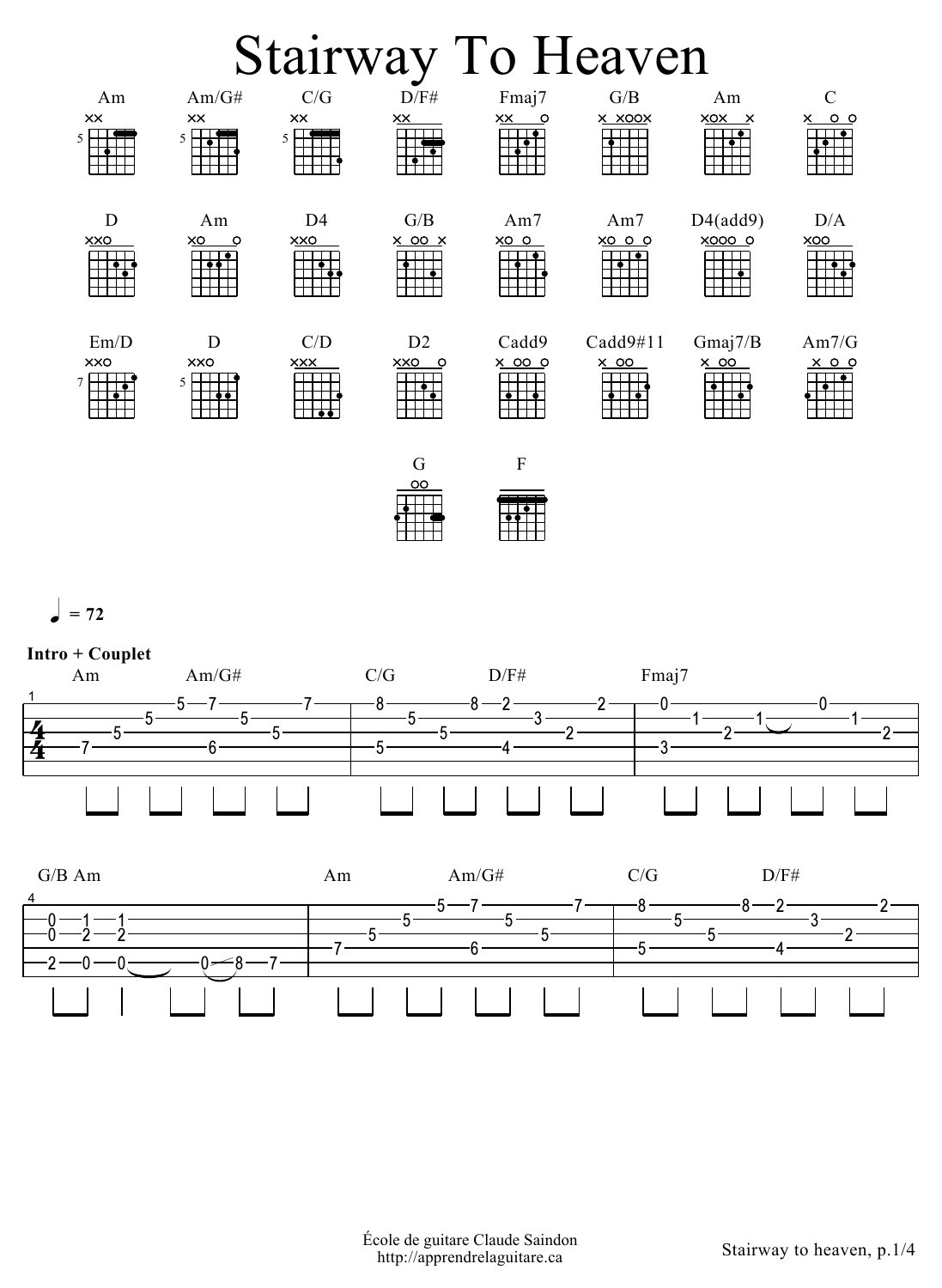











Stairway to heaven, p.2/4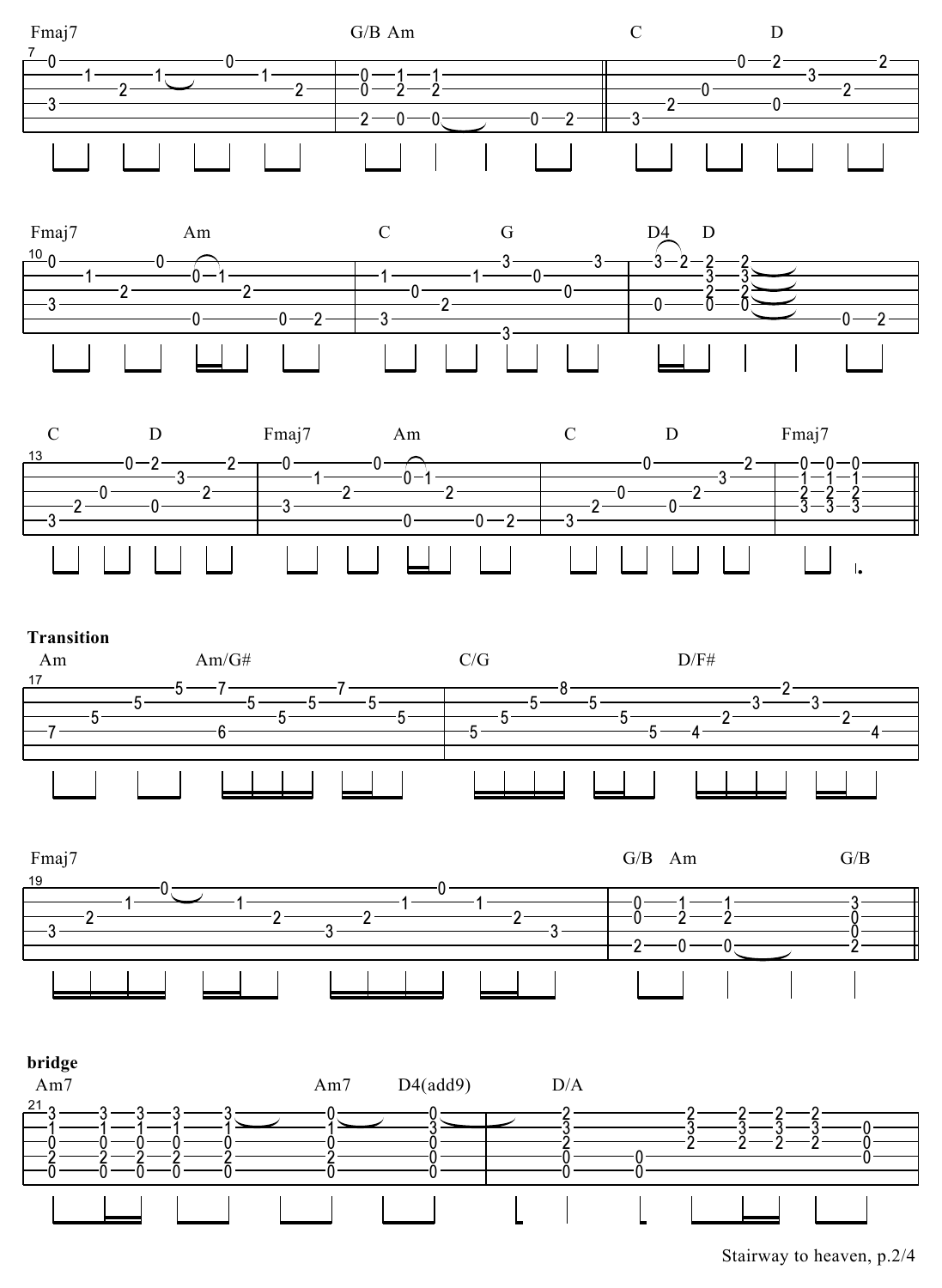

## couplet avec drum











Stairway to heaven, p.3/4